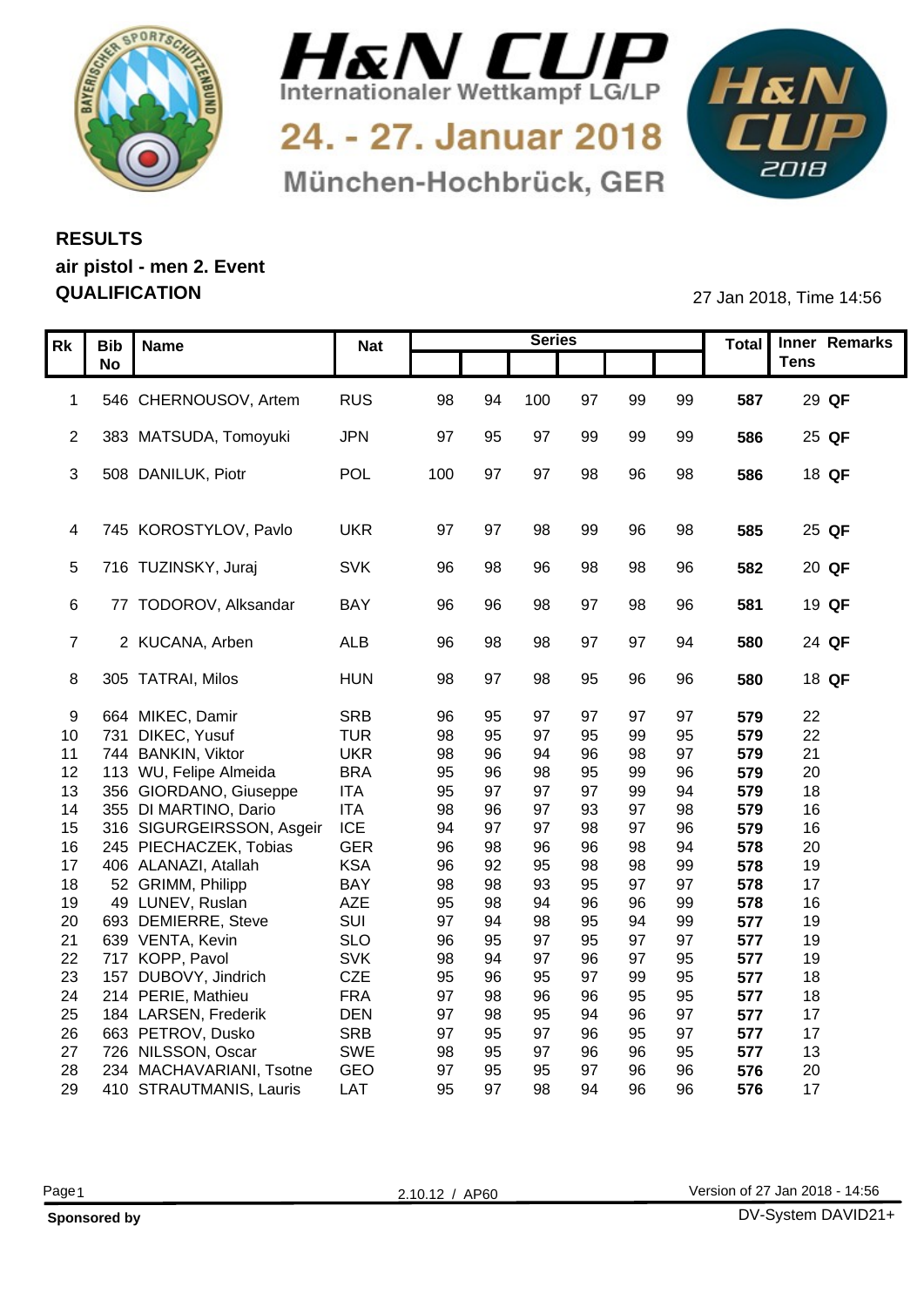



24. - 27. Januar 2018 München-Hochbrück, GER



## **RESULTS air pistol - men 2. Event QUALIFICATION** 27 Jan 2018, Time 14:56

| $\overline{\phantom{a}}$ Tens<br><b>No</b><br>123 CINDRIC, Vlado<br>CRO<br>575<br>24<br>95<br>95<br>95<br>95<br>98<br>97<br>30<br><b>RUS</b><br>95<br>22<br>94<br>96<br>07<br>99<br>547 GURYANOV, Anton<br>575<br>31<br>$\alpha$<br><b>ISR</b><br>95<br>99<br>22<br>32 <sup>2</sup><br>341 TRIPLSKY, Alex<br>94<br><sup>07</sup><br>94<br>575<br><b>SRB</b><br>95<br>97<br>22<br>665 GRGIC, Dimitrije<br>98<br>575<br>33<br><b>UKR</b><br>95<br>99<br>95<br>19<br>34 752 POPRUZHNYY, Yuriy<br>99<br>92<br>95<br>575<br>POL<br>511 WOJTYNA, Szymon<br>97<br>94<br>575<br>19<br>95<br>35<br>98<br><b>FIN</b><br>98<br>97<br>95<br>575<br>18<br>36<br>198 KALLIO, Joonas<br>95<br>96<br>307 ANTAL, Balazs<br><b>HUN</b><br>Q <sub>7</sub><br>575<br>96<br>Q7<br>18<br>37<br>332 SUMEDH, Kumar Devlaliv.<br><b>IND</b><br>94<br>575<br>98<br>Q <sub>7</sub><br>18<br>38<br><b>FRA</b><br>97<br>97<br>575<br>17<br>213 FOUQUET, Florian<br>95<br>39<br>93<br><b>GER</b><br>575<br>17<br>96<br>94<br>261 SCHWALD, Michael<br>97<br>95<br>95<br>98<br>40<br>728 JOHANSSON, Morgan<br>SWE<br>99<br>575<br>16<br>96<br>۹۷<br>-41<br><b>GER</b><br>42 246 KÄFER, Philipp<br>95<br>95<br>95<br>95<br>Q <sub>7</sub><br>575<br>11<br>98<br><b>IND</b><br>95<br>97<br>23<br>43 338 SINGH, Omkar<br>96<br>95<br>574<br>-94<br>POL<br>95<br>21<br>97<br>574<br>510 KNAPIK, Wojciech<br>94<br>98<br>44<br>GEO<br>96<br>20<br>94<br>97<br>235 KADAGIDZE, Levan<br>574<br>45<br>96<br><b>BRA</b><br>112 CHATEAUBRIAN SEVER.<br>96<br>95<br>07<br>96<br>16<br>46<br>574<br><b>SRB</b><br>95<br>93<br>15<br>659 VUJIC, Zoran<br>47<br>-95<br>574<br>564 AIUPOV, Rinat<br><b>RUS</b><br>95<br>98<br>573<br>17<br>94<br>48<br><b>ITA</b><br>99<br>95<br>12<br>351 TESCONI, Luca<br>573<br>49<br>۹<br>CRO<br>94<br>96<br>572<br>16<br>148 ANTE, Kristo<br>96<br>-94<br>96<br>50<br>96<br><b>RUS</b><br>552 GONCHAROV, Vladimir<br>94<br>93<br>572<br>14<br>96<br>92<br>51<br>-98<br>99<br>GRE<br>283 GAMPIERAKIS, Georgios<br>96<br>95<br>96<br>96<br>94<br>13<br>572<br>95<br>52 <sub>2</sub><br><b>SGP</b><br>93<br>97<br>53 602 BIN, Gai<br>96<br>98<br>571<br>19<br>-94<br>93<br>SWE<br>94<br>54 727 LANDER, Per-Anders<br>95<br>96<br>18<br>571<br>$\alpha$<br><b>BLR</b><br>96<br>17<br>96<br>96<br>571<br>99 KAZAK, Andrei<br>95<br>55<br><b>SLO</b><br>640 STOJAK, Saso<br>96<br>17<br>56<br>98<br>93<br>571<br>-93<br>93<br><b>ITA</b><br>346 BADARACCHI, Mauro<br>96<br>95<br>95<br>95<br>14<br>571<br>57<br>CRO<br>146 KACAVENDA, Uros<br>99<br>94<br>13<br>94<br>95<br>571<br>58<br>-93<br>KAZ<br>12<br>393 YUNUSMETOV, Rashid<br>94<br>93<br>97<br>571<br>59<br>-99<br><b>ISR</b><br>92<br>570<br>16<br>343 KATZ, Daniel<br>97<br>95<br>96<br>-96<br>94<br>60 -<br>342 KOSSOVER, Evsey<br><b>ISR</b><br>15<br>95<br>94<br>570<br>94<br>- Q7<br>95<br>95<br>61<br><b>SGP</b><br>604 JING XIANG, Lin<br>94<br>O.<br>QA<br>14<br>62<br>-95<br>93<br>570<br>63 247 HOLDERRIED, Matthias<br><b>GER</b><br>94<br>20<br>97<br>93<br>569<br>-95<br>9۴<br>CRO<br>147 POSAVEC, Zeliko<br>96<br>13<br>94<br>569<br>64<br>-95<br>$Q_2$<br><b>SLO</b><br>94<br>13<br>65 641 CEPER, Joze<br>96<br>96<br>569<br>-92<br>95<br><b>BEL</b><br>80 LIEBENS, Bart<br>13<br>98<br>93<br>569<br>66<br>88<br>95 | Rk   Bib   Name         | <b>Nat</b> |    | <b>Series</b> |    |  |     | Total Inner Remarks |  |
|-------------------------------------------------------------------------------------------------------------------------------------------------------------------------------------------------------------------------------------------------------------------------------------------------------------------------------------------------------------------------------------------------------------------------------------------------------------------------------------------------------------------------------------------------------------------------------------------------------------------------------------------------------------------------------------------------------------------------------------------------------------------------------------------------------------------------------------------------------------------------------------------------------------------------------------------------------------------------------------------------------------------------------------------------------------------------------------------------------------------------------------------------------------------------------------------------------------------------------------------------------------------------------------------------------------------------------------------------------------------------------------------------------------------------------------------------------------------------------------------------------------------------------------------------------------------------------------------------------------------------------------------------------------------------------------------------------------------------------------------------------------------------------------------------------------------------------------------------------------------------------------------------------------------------------------------------------------------------------------------------------------------------------------------------------------------------------------------------------------------------------------------------------------------------------------------------------------------------------------------------------------------------------------------------------------------------------------------------------------------------------------------------------------------------------------------------------------------------------------------------------------------------------------------------------------------------------------------------------------------------------------------------------------------------------------------------------------------------------------------------------------------------------------------------------------------------------------------------------------------------------------------------------------------------------------------------------------------------------------------------------------------------------------------------------------------------------------------------------------------------------------------------------------------------------------------------------------------------------------------------------------------------------|-------------------------|------------|----|---------------|----|--|-----|---------------------|--|
|                                                                                                                                                                                                                                                                                                                                                                                                                                                                                                                                                                                                                                                                                                                                                                                                                                                                                                                                                                                                                                                                                                                                                                                                                                                                                                                                                                                                                                                                                                                                                                                                                                                                                                                                                                                                                                                                                                                                                                                                                                                                                                                                                                                                                                                                                                                                                                                                                                                                                                                                                                                                                                                                                                                                                                                                                                                                                                                                                                                                                                                                                                                                                                                                                                                                               |                         |            |    |               |    |  |     |                     |  |
|                                                                                                                                                                                                                                                                                                                                                                                                                                                                                                                                                                                                                                                                                                                                                                                                                                                                                                                                                                                                                                                                                                                                                                                                                                                                                                                                                                                                                                                                                                                                                                                                                                                                                                                                                                                                                                                                                                                                                                                                                                                                                                                                                                                                                                                                                                                                                                                                                                                                                                                                                                                                                                                                                                                                                                                                                                                                                                                                                                                                                                                                                                                                                                                                                                                                               |                         |            |    |               |    |  |     |                     |  |
|                                                                                                                                                                                                                                                                                                                                                                                                                                                                                                                                                                                                                                                                                                                                                                                                                                                                                                                                                                                                                                                                                                                                                                                                                                                                                                                                                                                                                                                                                                                                                                                                                                                                                                                                                                                                                                                                                                                                                                                                                                                                                                                                                                                                                                                                                                                                                                                                                                                                                                                                                                                                                                                                                                                                                                                                                                                                                                                                                                                                                                                                                                                                                                                                                                                                               |                         |            |    |               |    |  |     |                     |  |
|                                                                                                                                                                                                                                                                                                                                                                                                                                                                                                                                                                                                                                                                                                                                                                                                                                                                                                                                                                                                                                                                                                                                                                                                                                                                                                                                                                                                                                                                                                                                                                                                                                                                                                                                                                                                                                                                                                                                                                                                                                                                                                                                                                                                                                                                                                                                                                                                                                                                                                                                                                                                                                                                                                                                                                                                                                                                                                                                                                                                                                                                                                                                                                                                                                                                               |                         |            |    |               |    |  |     |                     |  |
|                                                                                                                                                                                                                                                                                                                                                                                                                                                                                                                                                                                                                                                                                                                                                                                                                                                                                                                                                                                                                                                                                                                                                                                                                                                                                                                                                                                                                                                                                                                                                                                                                                                                                                                                                                                                                                                                                                                                                                                                                                                                                                                                                                                                                                                                                                                                                                                                                                                                                                                                                                                                                                                                                                                                                                                                                                                                                                                                                                                                                                                                                                                                                                                                                                                                               |                         |            |    |               |    |  |     |                     |  |
|                                                                                                                                                                                                                                                                                                                                                                                                                                                                                                                                                                                                                                                                                                                                                                                                                                                                                                                                                                                                                                                                                                                                                                                                                                                                                                                                                                                                                                                                                                                                                                                                                                                                                                                                                                                                                                                                                                                                                                                                                                                                                                                                                                                                                                                                                                                                                                                                                                                                                                                                                                                                                                                                                                                                                                                                                                                                                                                                                                                                                                                                                                                                                                                                                                                                               |                         |            |    |               |    |  |     |                     |  |
|                                                                                                                                                                                                                                                                                                                                                                                                                                                                                                                                                                                                                                                                                                                                                                                                                                                                                                                                                                                                                                                                                                                                                                                                                                                                                                                                                                                                                                                                                                                                                                                                                                                                                                                                                                                                                                                                                                                                                                                                                                                                                                                                                                                                                                                                                                                                                                                                                                                                                                                                                                                                                                                                                                                                                                                                                                                                                                                                                                                                                                                                                                                                                                                                                                                                               |                         |            |    |               |    |  |     |                     |  |
|                                                                                                                                                                                                                                                                                                                                                                                                                                                                                                                                                                                                                                                                                                                                                                                                                                                                                                                                                                                                                                                                                                                                                                                                                                                                                                                                                                                                                                                                                                                                                                                                                                                                                                                                                                                                                                                                                                                                                                                                                                                                                                                                                                                                                                                                                                                                                                                                                                                                                                                                                                                                                                                                                                                                                                                                                                                                                                                                                                                                                                                                                                                                                                                                                                                                               |                         |            |    |               |    |  |     |                     |  |
|                                                                                                                                                                                                                                                                                                                                                                                                                                                                                                                                                                                                                                                                                                                                                                                                                                                                                                                                                                                                                                                                                                                                                                                                                                                                                                                                                                                                                                                                                                                                                                                                                                                                                                                                                                                                                                                                                                                                                                                                                                                                                                                                                                                                                                                                                                                                                                                                                                                                                                                                                                                                                                                                                                                                                                                                                                                                                                                                                                                                                                                                                                                                                                                                                                                                               |                         |            |    |               |    |  |     |                     |  |
|                                                                                                                                                                                                                                                                                                                                                                                                                                                                                                                                                                                                                                                                                                                                                                                                                                                                                                                                                                                                                                                                                                                                                                                                                                                                                                                                                                                                                                                                                                                                                                                                                                                                                                                                                                                                                                                                                                                                                                                                                                                                                                                                                                                                                                                                                                                                                                                                                                                                                                                                                                                                                                                                                                                                                                                                                                                                                                                                                                                                                                                                                                                                                                                                                                                                               |                         |            |    |               |    |  |     |                     |  |
|                                                                                                                                                                                                                                                                                                                                                                                                                                                                                                                                                                                                                                                                                                                                                                                                                                                                                                                                                                                                                                                                                                                                                                                                                                                                                                                                                                                                                                                                                                                                                                                                                                                                                                                                                                                                                                                                                                                                                                                                                                                                                                                                                                                                                                                                                                                                                                                                                                                                                                                                                                                                                                                                                                                                                                                                                                                                                                                                                                                                                                                                                                                                                                                                                                                                               |                         |            |    |               |    |  |     |                     |  |
|                                                                                                                                                                                                                                                                                                                                                                                                                                                                                                                                                                                                                                                                                                                                                                                                                                                                                                                                                                                                                                                                                                                                                                                                                                                                                                                                                                                                                                                                                                                                                                                                                                                                                                                                                                                                                                                                                                                                                                                                                                                                                                                                                                                                                                                                                                                                                                                                                                                                                                                                                                                                                                                                                                                                                                                                                                                                                                                                                                                                                                                                                                                                                                                                                                                                               |                         |            |    |               |    |  |     |                     |  |
|                                                                                                                                                                                                                                                                                                                                                                                                                                                                                                                                                                                                                                                                                                                                                                                                                                                                                                                                                                                                                                                                                                                                                                                                                                                                                                                                                                                                                                                                                                                                                                                                                                                                                                                                                                                                                                                                                                                                                                                                                                                                                                                                                                                                                                                                                                                                                                                                                                                                                                                                                                                                                                                                                                                                                                                                                                                                                                                                                                                                                                                                                                                                                                                                                                                                               |                         |            |    |               |    |  |     |                     |  |
|                                                                                                                                                                                                                                                                                                                                                                                                                                                                                                                                                                                                                                                                                                                                                                                                                                                                                                                                                                                                                                                                                                                                                                                                                                                                                                                                                                                                                                                                                                                                                                                                                                                                                                                                                                                                                                                                                                                                                                                                                                                                                                                                                                                                                                                                                                                                                                                                                                                                                                                                                                                                                                                                                                                                                                                                                                                                                                                                                                                                                                                                                                                                                                                                                                                                               |                         |            |    |               |    |  |     |                     |  |
|                                                                                                                                                                                                                                                                                                                                                                                                                                                                                                                                                                                                                                                                                                                                                                                                                                                                                                                                                                                                                                                                                                                                                                                                                                                                                                                                                                                                                                                                                                                                                                                                                                                                                                                                                                                                                                                                                                                                                                                                                                                                                                                                                                                                                                                                                                                                                                                                                                                                                                                                                                                                                                                                                                                                                                                                                                                                                                                                                                                                                                                                                                                                                                                                                                                                               |                         |            |    |               |    |  |     |                     |  |
|                                                                                                                                                                                                                                                                                                                                                                                                                                                                                                                                                                                                                                                                                                                                                                                                                                                                                                                                                                                                                                                                                                                                                                                                                                                                                                                                                                                                                                                                                                                                                                                                                                                                                                                                                                                                                                                                                                                                                                                                                                                                                                                                                                                                                                                                                                                                                                                                                                                                                                                                                                                                                                                                                                                                                                                                                                                                                                                                                                                                                                                                                                                                                                                                                                                                               |                         |            |    |               |    |  |     |                     |  |
|                                                                                                                                                                                                                                                                                                                                                                                                                                                                                                                                                                                                                                                                                                                                                                                                                                                                                                                                                                                                                                                                                                                                                                                                                                                                                                                                                                                                                                                                                                                                                                                                                                                                                                                                                                                                                                                                                                                                                                                                                                                                                                                                                                                                                                                                                                                                                                                                                                                                                                                                                                                                                                                                                                                                                                                                                                                                                                                                                                                                                                                                                                                                                                                                                                                                               |                         |            |    |               |    |  |     |                     |  |
|                                                                                                                                                                                                                                                                                                                                                                                                                                                                                                                                                                                                                                                                                                                                                                                                                                                                                                                                                                                                                                                                                                                                                                                                                                                                                                                                                                                                                                                                                                                                                                                                                                                                                                                                                                                                                                                                                                                                                                                                                                                                                                                                                                                                                                                                                                                                                                                                                                                                                                                                                                                                                                                                                                                                                                                                                                                                                                                                                                                                                                                                                                                                                                                                                                                                               |                         |            |    |               |    |  |     |                     |  |
|                                                                                                                                                                                                                                                                                                                                                                                                                                                                                                                                                                                                                                                                                                                                                                                                                                                                                                                                                                                                                                                                                                                                                                                                                                                                                                                                                                                                                                                                                                                                                                                                                                                                                                                                                                                                                                                                                                                                                                                                                                                                                                                                                                                                                                                                                                                                                                                                                                                                                                                                                                                                                                                                                                                                                                                                                                                                                                                                                                                                                                                                                                                                                                                                                                                                               |                         |            |    |               |    |  |     |                     |  |
|                                                                                                                                                                                                                                                                                                                                                                                                                                                                                                                                                                                                                                                                                                                                                                                                                                                                                                                                                                                                                                                                                                                                                                                                                                                                                                                                                                                                                                                                                                                                                                                                                                                                                                                                                                                                                                                                                                                                                                                                                                                                                                                                                                                                                                                                                                                                                                                                                                                                                                                                                                                                                                                                                                                                                                                                                                                                                                                                                                                                                                                                                                                                                                                                                                                                               |                         |            |    |               |    |  |     |                     |  |
|                                                                                                                                                                                                                                                                                                                                                                                                                                                                                                                                                                                                                                                                                                                                                                                                                                                                                                                                                                                                                                                                                                                                                                                                                                                                                                                                                                                                                                                                                                                                                                                                                                                                                                                                                                                                                                                                                                                                                                                                                                                                                                                                                                                                                                                                                                                                                                                                                                                                                                                                                                                                                                                                                                                                                                                                                                                                                                                                                                                                                                                                                                                                                                                                                                                                               |                         |            |    |               |    |  |     |                     |  |
|                                                                                                                                                                                                                                                                                                                                                                                                                                                                                                                                                                                                                                                                                                                                                                                                                                                                                                                                                                                                                                                                                                                                                                                                                                                                                                                                                                                                                                                                                                                                                                                                                                                                                                                                                                                                                                                                                                                                                                                                                                                                                                                                                                                                                                                                                                                                                                                                                                                                                                                                                                                                                                                                                                                                                                                                                                                                                                                                                                                                                                                                                                                                                                                                                                                                               |                         |            |    |               |    |  |     |                     |  |
|                                                                                                                                                                                                                                                                                                                                                                                                                                                                                                                                                                                                                                                                                                                                                                                                                                                                                                                                                                                                                                                                                                                                                                                                                                                                                                                                                                                                                                                                                                                                                                                                                                                                                                                                                                                                                                                                                                                                                                                                                                                                                                                                                                                                                                                                                                                                                                                                                                                                                                                                                                                                                                                                                                                                                                                                                                                                                                                                                                                                                                                                                                                                                                                                                                                                               |                         |            |    |               |    |  |     |                     |  |
|                                                                                                                                                                                                                                                                                                                                                                                                                                                                                                                                                                                                                                                                                                                                                                                                                                                                                                                                                                                                                                                                                                                                                                                                                                                                                                                                                                                                                                                                                                                                                                                                                                                                                                                                                                                                                                                                                                                                                                                                                                                                                                                                                                                                                                                                                                                                                                                                                                                                                                                                                                                                                                                                                                                                                                                                                                                                                                                                                                                                                                                                                                                                                                                                                                                                               |                         |            |    |               |    |  |     |                     |  |
|                                                                                                                                                                                                                                                                                                                                                                                                                                                                                                                                                                                                                                                                                                                                                                                                                                                                                                                                                                                                                                                                                                                                                                                                                                                                                                                                                                                                                                                                                                                                                                                                                                                                                                                                                                                                                                                                                                                                                                                                                                                                                                                                                                                                                                                                                                                                                                                                                                                                                                                                                                                                                                                                                                                                                                                                                                                                                                                                                                                                                                                                                                                                                                                                                                                                               |                         |            |    |               |    |  |     |                     |  |
|                                                                                                                                                                                                                                                                                                                                                                                                                                                                                                                                                                                                                                                                                                                                                                                                                                                                                                                                                                                                                                                                                                                                                                                                                                                                                                                                                                                                                                                                                                                                                                                                                                                                                                                                                                                                                                                                                                                                                                                                                                                                                                                                                                                                                                                                                                                                                                                                                                                                                                                                                                                                                                                                                                                                                                                                                                                                                                                                                                                                                                                                                                                                                                                                                                                                               |                         |            |    |               |    |  |     |                     |  |
|                                                                                                                                                                                                                                                                                                                                                                                                                                                                                                                                                                                                                                                                                                                                                                                                                                                                                                                                                                                                                                                                                                                                                                                                                                                                                                                                                                                                                                                                                                                                                                                                                                                                                                                                                                                                                                                                                                                                                                                                                                                                                                                                                                                                                                                                                                                                                                                                                                                                                                                                                                                                                                                                                                                                                                                                                                                                                                                                                                                                                                                                                                                                                                                                                                                                               |                         |            |    |               |    |  |     |                     |  |
|                                                                                                                                                                                                                                                                                                                                                                                                                                                                                                                                                                                                                                                                                                                                                                                                                                                                                                                                                                                                                                                                                                                                                                                                                                                                                                                                                                                                                                                                                                                                                                                                                                                                                                                                                                                                                                                                                                                                                                                                                                                                                                                                                                                                                                                                                                                                                                                                                                                                                                                                                                                                                                                                                                                                                                                                                                                                                                                                                                                                                                                                                                                                                                                                                                                                               |                         |            |    |               |    |  |     |                     |  |
|                                                                                                                                                                                                                                                                                                                                                                                                                                                                                                                                                                                                                                                                                                                                                                                                                                                                                                                                                                                                                                                                                                                                                                                                                                                                                                                                                                                                                                                                                                                                                                                                                                                                                                                                                                                                                                                                                                                                                                                                                                                                                                                                                                                                                                                                                                                                                                                                                                                                                                                                                                                                                                                                                                                                                                                                                                                                                                                                                                                                                                                                                                                                                                                                                                                                               |                         |            |    |               |    |  |     |                     |  |
|                                                                                                                                                                                                                                                                                                                                                                                                                                                                                                                                                                                                                                                                                                                                                                                                                                                                                                                                                                                                                                                                                                                                                                                                                                                                                                                                                                                                                                                                                                                                                                                                                                                                                                                                                                                                                                                                                                                                                                                                                                                                                                                                                                                                                                                                                                                                                                                                                                                                                                                                                                                                                                                                                                                                                                                                                                                                                                                                                                                                                                                                                                                                                                                                                                                                               |                         |            |    |               |    |  |     |                     |  |
|                                                                                                                                                                                                                                                                                                                                                                                                                                                                                                                                                                                                                                                                                                                                                                                                                                                                                                                                                                                                                                                                                                                                                                                                                                                                                                                                                                                                                                                                                                                                                                                                                                                                                                                                                                                                                                                                                                                                                                                                                                                                                                                                                                                                                                                                                                                                                                                                                                                                                                                                                                                                                                                                                                                                                                                                                                                                                                                                                                                                                                                                                                                                                                                                                                                                               |                         |            |    |               |    |  |     |                     |  |
|                                                                                                                                                                                                                                                                                                                                                                                                                                                                                                                                                                                                                                                                                                                                                                                                                                                                                                                                                                                                                                                                                                                                                                                                                                                                                                                                                                                                                                                                                                                                                                                                                                                                                                                                                                                                                                                                                                                                                                                                                                                                                                                                                                                                                                                                                                                                                                                                                                                                                                                                                                                                                                                                                                                                                                                                                                                                                                                                                                                                                                                                                                                                                                                                                                                                               |                         |            |    |               |    |  |     |                     |  |
|                                                                                                                                                                                                                                                                                                                                                                                                                                                                                                                                                                                                                                                                                                                                                                                                                                                                                                                                                                                                                                                                                                                                                                                                                                                                                                                                                                                                                                                                                                                                                                                                                                                                                                                                                                                                                                                                                                                                                                                                                                                                                                                                                                                                                                                                                                                                                                                                                                                                                                                                                                                                                                                                                                                                                                                                                                                                                                                                                                                                                                                                                                                                                                                                                                                                               |                         |            |    |               |    |  |     |                     |  |
|                                                                                                                                                                                                                                                                                                                                                                                                                                                                                                                                                                                                                                                                                                                                                                                                                                                                                                                                                                                                                                                                                                                                                                                                                                                                                                                                                                                                                                                                                                                                                                                                                                                                                                                                                                                                                                                                                                                                                                                                                                                                                                                                                                                                                                                                                                                                                                                                                                                                                                                                                                                                                                                                                                                                                                                                                                                                                                                                                                                                                                                                                                                                                                                                                                                                               |                         |            |    |               |    |  |     |                     |  |
|                                                                                                                                                                                                                                                                                                                                                                                                                                                                                                                                                                                                                                                                                                                                                                                                                                                                                                                                                                                                                                                                                                                                                                                                                                                                                                                                                                                                                                                                                                                                                                                                                                                                                                                                                                                                                                                                                                                                                                                                                                                                                                                                                                                                                                                                                                                                                                                                                                                                                                                                                                                                                                                                                                                                                                                                                                                                                                                                                                                                                                                                                                                                                                                                                                                                               |                         |            |    |               |    |  |     |                     |  |
|                                                                                                                                                                                                                                                                                                                                                                                                                                                                                                                                                                                                                                                                                                                                                                                                                                                                                                                                                                                                                                                                                                                                                                                                                                                                                                                                                                                                                                                                                                                                                                                                                                                                                                                                                                                                                                                                                                                                                                                                                                                                                                                                                                                                                                                                                                                                                                                                                                                                                                                                                                                                                                                                                                                                                                                                                                                                                                                                                                                                                                                                                                                                                                                                                                                                               |                         |            |    |               |    |  |     |                     |  |
|                                                                                                                                                                                                                                                                                                                                                                                                                                                                                                                                                                                                                                                                                                                                                                                                                                                                                                                                                                                                                                                                                                                                                                                                                                                                                                                                                                                                                                                                                                                                                                                                                                                                                                                                                                                                                                                                                                                                                                                                                                                                                                                                                                                                                                                                                                                                                                                                                                                                                                                                                                                                                                                                                                                                                                                                                                                                                                                                                                                                                                                                                                                                                                                                                                                                               |                         |            |    |               |    |  |     |                     |  |
|                                                                                                                                                                                                                                                                                                                                                                                                                                                                                                                                                                                                                                                                                                                                                                                                                                                                                                                                                                                                                                                                                                                                                                                                                                                                                                                                                                                                                                                                                                                                                                                                                                                                                                                                                                                                                                                                                                                                                                                                                                                                                                                                                                                                                                                                                                                                                                                                                                                                                                                                                                                                                                                                                                                                                                                                                                                                                                                                                                                                                                                                                                                                                                                                                                                                               |                         |            |    |               |    |  |     |                     |  |
|                                                                                                                                                                                                                                                                                                                                                                                                                                                                                                                                                                                                                                                                                                                                                                                                                                                                                                                                                                                                                                                                                                                                                                                                                                                                                                                                                                                                                                                                                                                                                                                                                                                                                                                                                                                                                                                                                                                                                                                                                                                                                                                                                                                                                                                                                                                                                                                                                                                                                                                                                                                                                                                                                                                                                                                                                                                                                                                                                                                                                                                                                                                                                                                                                                                                               |                         |            |    |               |    |  |     |                     |  |
| 94<br>95<br>95                                                                                                                                                                                                                                                                                                                                                                                                                                                                                                                                                                                                                                                                                                                                                                                                                                                                                                                                                                                                                                                                                                                                                                                                                                                                                                                                                                                                                                                                                                                                                                                                                                                                                                                                                                                                                                                                                                                                                                                                                                                                                                                                                                                                                                                                                                                                                                                                                                                                                                                                                                                                                                                                                                                                                                                                                                                                                                                                                                                                                                                                                                                                                                                                                                                                | 67 695 LÖTSCHER, Sandro | SUI        | 94 | 96            | 94 |  | 568 | 18                  |  |